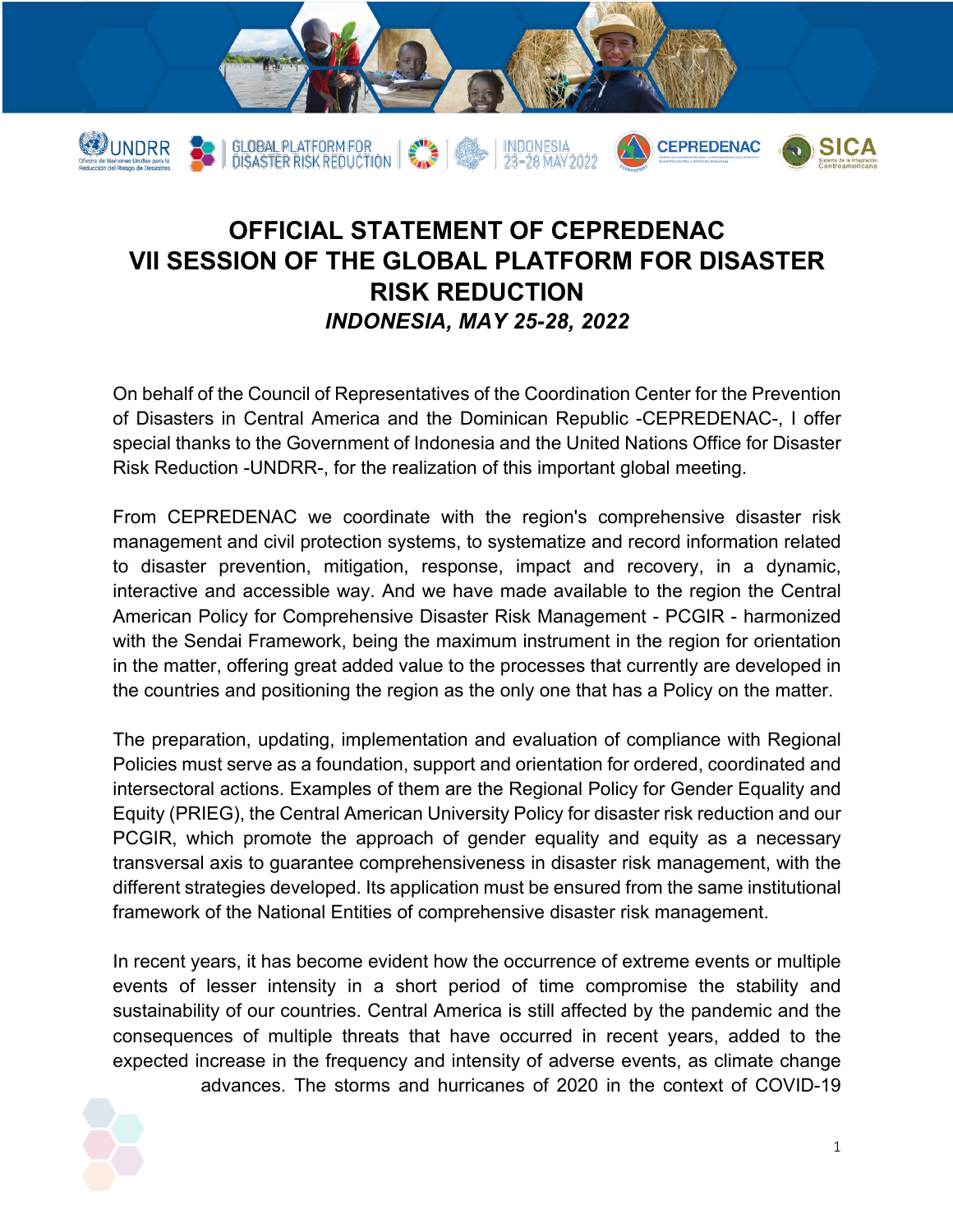

meant significant losses and damages for all countries in the region, even those that were not directly strongly affected by the storms.

All countries suffered a significant contraction in their GDP during 2020, observing a constant GDP drop in Central America of approximately 7.4% (BCIE, 2021). Countries such as Panama, Honduras and El Salvador were the most affected and it is estimated that this contraction will mean a setback of between 2 and 8 years in terms of GDP per capita for all countries.

In this context:

- 1. Given the magnitude of the impacts described above and the persistence of even more complex risk scenarios, the comprehensive vision of the PCGIR is essential, which understands that risk is built, but that it can also be avoided and reduced in development processes. In other words, we must build a future where development and investment decisions take risk into account and countries have a greater capacity to resist, respond and recover from extreme events.
- 2. We recognize the importance of the processes that contribute to the development of the region and influence so that the issue of comprehensive risk management and adaptation to climate change is incorporated into the development agenda of the Central American Integration System, a commitment assumed by each of the governments with the purpose of seeking to build resilience, generate greater opportunities, reduce the effects caused by COVID-19 and the impacts of adverse weather events that have recently affected us and that have left our populations with greater exposure and greater vulnerability.
- 3. We urge to promote, with the support of the International Community, the fulfillment of objectives and institutional goals, aimed at building a culture of prevention and disaster risk reduction to provide a coordinated and effective response accompanying regional, national and local processes, above all that allows an efficient reconstruction of different threats including biological ones.
- 4. We emphasize the need to promote financial and technical incentives for the development of the capacities of local and national governments, to generate